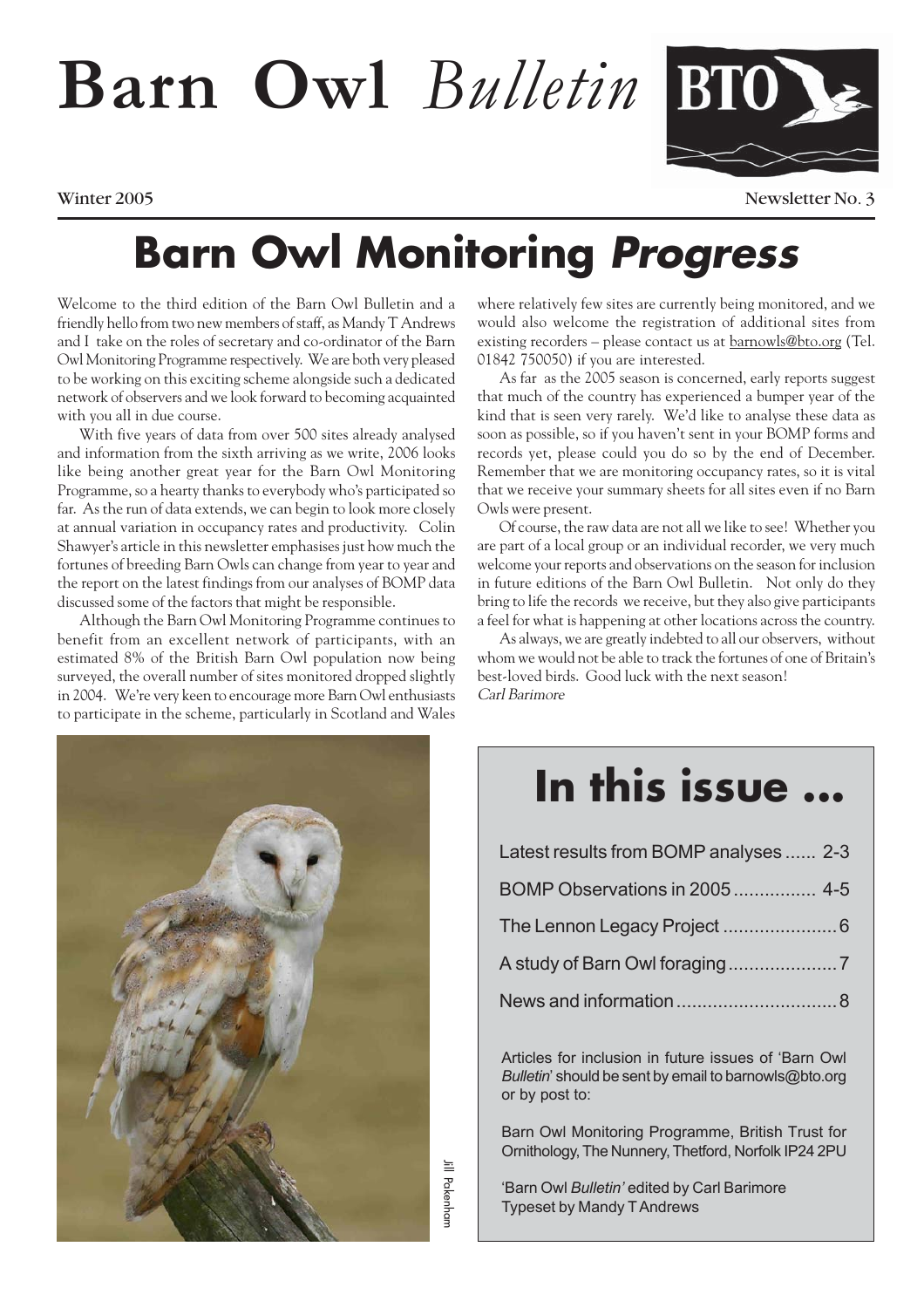## **BOMP results 2000-2004 – the influence of weather on breeding**

Dave Leech, Humphrey Crick & Colin Shawyer discuss the findings of the first five years of the Barn Owl Monitoring Programme.

the field for the fifth successive breeding season. Over the course of the year, 333 breeding sites were monitored by BOMP Network participants and a further 198 core and supplementary sites were monitored by the Wildlife Conservation Partnership (WCP), with breeding Barn Owls recorded at 322 sites in total (Figure 1). The latest estimates of Barn Owl

data collected



Figure 1. Distribution of BOMP sites monitored in 2004 (grey circles = BOMP Network sites, black triangles = WCP sites) abundance, calculated from

between 1995 and1997 by fieldworkers for the BTO/Hawk & Owl Trust Project Barn Owl, suggest that the size of the UK population currently stands at approximately 4,000 pairs. These figures suggest that BOMP participants are currently responsible for monitoring approximately 8% of the UK Barn Owl population – although the figures are slightly down on the previous two years (Table 1), this is still amazing coverage and we are extremely grateful to everyone who has taken part in BOMP thus far.



#### **What causes breeding success to vary between years?**

The proportion of BOMP sites at which Barn Owls were recorded as present, whether breeding or roosting, has declined steadily over the last five years. However, the proportion of sites at which breeding Barn Owls were recorded has fluctuated annually, being

One factor previously reported in 1987 as affecting the propensity of Barn Owls to breed is the weather during the preceding winter. Low temperatures and high precipitation may cause a decline in the number or availability of small mammals, whilst also making it physically more difficult for owls to hunt and simultaneously increasing the energetic costs of maintaining body condition. Analysis of BOMP data with respect to temperature and rainfall over the winter period did indeed indicate that the proportion of boxes in which breeding Barn Owls were recorded fell following cold, wet winters, although there was no effect on the proportion of boxes at which owls were recorded as present. These results suggest that poor winters are not leading to increased mortality, but rather to a decrease in body condition that results in some individuals electing to suspend breeding until the following year.

Weather conditions were also found to influence laying dates, with owls initiating clutches later following cold, wet winters, and there was also some evidence to suggest that clutch sizes were reduced. Analysis of the BTO's Nest Record Scheme dataset over the period 1980-2002 indicated that cold, wet weather also had a negative impact on brood sizes. These results all support the hypothesis that such weather negatively influences body condition, leading to a reduction in the amount of energy that parents are able to invest in producing eggs and rearing young.

|                           |  | 2000 2001 2002 2003 2004 |  |
|---------------------------|--|--------------------------|--|
| <b>WCP sites</b>          |  | 159 170 197 200 198      |  |
| <b>BOMP Network sites</b> |  | - - 362 391 333          |  |
| <b>TOTAL</b>              |  | 159 170 559 591 531      |  |

**Table 1.** Total number of BOMP sites surveyed annually 2000-2004.

#### **Could climate change affect the UK Barn Owl population?**

The UK Climate Impacts Programme (UKCIP) was set up by DEFRA in 1997 to co-ordinate research into the repercussions of climate change at a national level. The UKCIP 2002 report suggests that temperatures in the UK will rise by an average of 2.0- 3.5°C by 2080, with temperatures in summer and autumn likely to increase by more than those in winter and spring. However, the report also suggests that, although rainfall is likely to decrease during the summer months, it is likely to increase during the winter, with intense periods of winter rain becoming more frequent. These analyses of BOMP data suggest that increasing winter precipitation could have a pronounced effect on Barn Owl productivity, with a reduction in the proportion of pairs breeding, delays in laying and a reduction in average clutch and brood sizes, which may in turn have a negative impact on the size of the Barn Owl population in the UK.

This hypothesis is also supported by research conducted as part of the Barn Owl Survey of Britain and Ireland where an investigation was undertaken by one of the authors, Colin Shawyer, into the impact of winter precipitation on Barn Owl breeding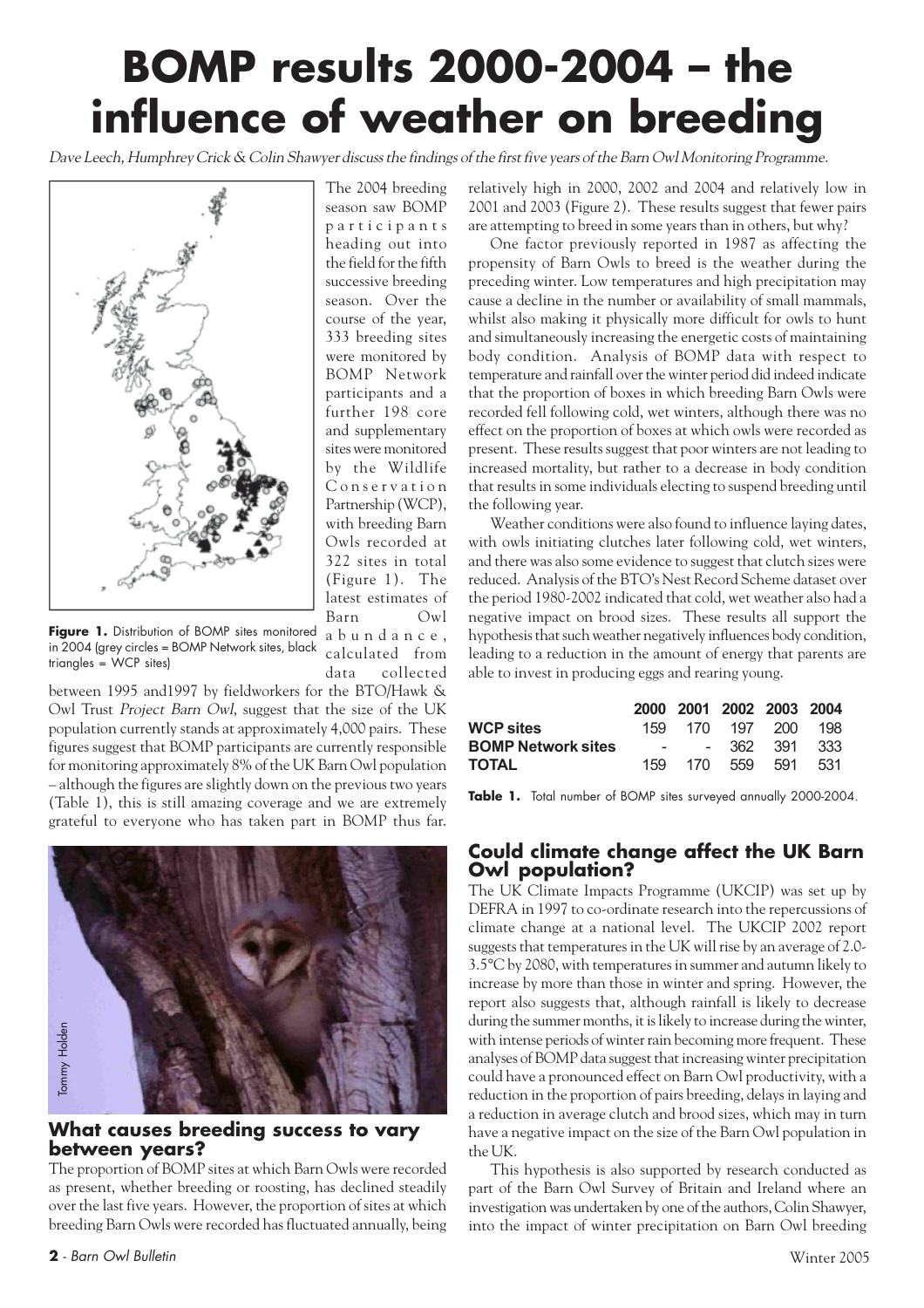productivity (in this case snow duration - a combination of low temperature and high precipitation). During the fifty-five year period from 1931 to 1986 annual Barn Owl productivity peaked and troughed on sixteen occasions (based on an index of BTO ringing). In twelve instances this corresponded with those years when snow duration was at its greatest (where it lay for 20 days or more). The effects of winter weather on both small mammal abundance and their availability to Barn Owls and the consequent impact on their breeding productivity does not seem to end here. 1958 was the wettest summer season (May to September) since 1879 and the only year in ringing history when productivity appeared so low that no Barn Owl pulli were ringed! Climatic extremes, which also include severe summer drought (like the one which occurred in 1976), also appeared to profoundly influence breeding productivity in Barn Owls. The continued collection of data by BOMP participants is vital if the potential impact of weather conditions and climatic change on this species is to be determined.



Figure 2. Annual variation in occupancy rates at BOMP sites (dotted line = presence of Barn Owls, whether breeding or roosting, thick line = presence of breeding Barn Owls).

#### **Does Barn Owl productivity vary across the country?**

The proportion of BOMP sites occupied by breeding Barn Owls increased towards the west of the country. Westerly-biased occupancy rates of this species may be a response to milder winter weather, in particular higher temperatures, in the west of the country due to the proximity of the Gulf Stream, which may in turn influence survival rates and/or body condition. However, nest site densities are not necessarily standardised throughout the country and it is possible that the observed trends are driven by relative differences in nest site availability rather than by Barn Owl population sizes. Barn Owls were also significantly more likely to be present at WCP sites in areas of natural grassland and lowest in pastoral areas. Such a relationship might be predicted if less intensively managed natural grassland can support a higher density of prey species on which Barn Owl can feed, the closely cropped sward of grazing land providing less cover and less food for small mammals. However, similar habitat preferences were not observed at BOMP Network sites and further work is necessary to investigate the influence of habitat on occupancy rates. Neither geographical location nor habitat type were observed to have any effect on laying date, clutch size or brood size

#### **Other species breeding at BOMP sites**

The additional species most commonly recorded at BOMP sites are Jackdaw (recorded as breeding at 14.9% of sites in 2004), Stock Dove (13.1%) and Kestrel (8.5%). Occupancy rates of all three species at BOMP sites have increased since 2000, and a corresponding increase in their population sizes has been recorded by the BTO/JNCC/RSPB Breeding Bird Survey. While the increased occupancy rates of these species may reflect real population increases, it is also possible that the reduction in Barn Owl occupancy rates has led to a reduction in competition for nest cavities.

All three species were more prevalent at sites in the east of England. While this might reflect a real bias in the distribution of the population, atlas distribution data suggest that this might be true only in the case of Kestrel, and that Jackdaw is actually more abundant in the west of the country. An alternative explanation is that a greater proportion of the sites monitored in the eastern half of England consist of two-chambered pole boxes, which appear particularly suited to the three non-target species as well as Barn Owls. The southerly bias in occupancy rates of Kestrel could be due to a reduced level of competition from Barn Owls, as occupancy rates of the latter at WCP sites is highest towards the north of England, but this does not explain the northerly bias in Stock Dove and Jackdaw occupancy rates. Atlas data cannot shed any light on this result either, as populations of both species display a southerly bias. One factor that could be responsible for this relationship may be the availability of natural nest sites. If there are fewer trees and farm buildings providing nesting cavities in the north of the country, Jackdaw and Stock Dove may be more likely to nest in boxes erected for Barn Owls.

BOMP has successfully established a protocol for data collection that enables trends in population size and in breeding statistics to be calculated and is already providing valuable data for the conservation of the species. BOMP's value is shown by the inclusion of its results in the annual and widely disseminated document The State of the UK's Birds 2003 that reports the current status and trends of bird populations in the UK, as well as in the annual report of the Rare Breeding Birds Panel, published in the journal British Birds.

#### **Thank you**

We are very grateful to the Barn Owl observers who have visited sites for BOMP and to all the landowners who have allowed them access. We are extremely grateful to the Sheepdrove Trust for providing funding to permit the development and operation of this urgently needed programme, and to the Wildlife Conservation Partnership for their major part in the project design, fieldwork and planning. The WCP expresses special thanks to Major Nigel Lewis for assisting them and for providing much of the data for the southwest region.



Anthony Murray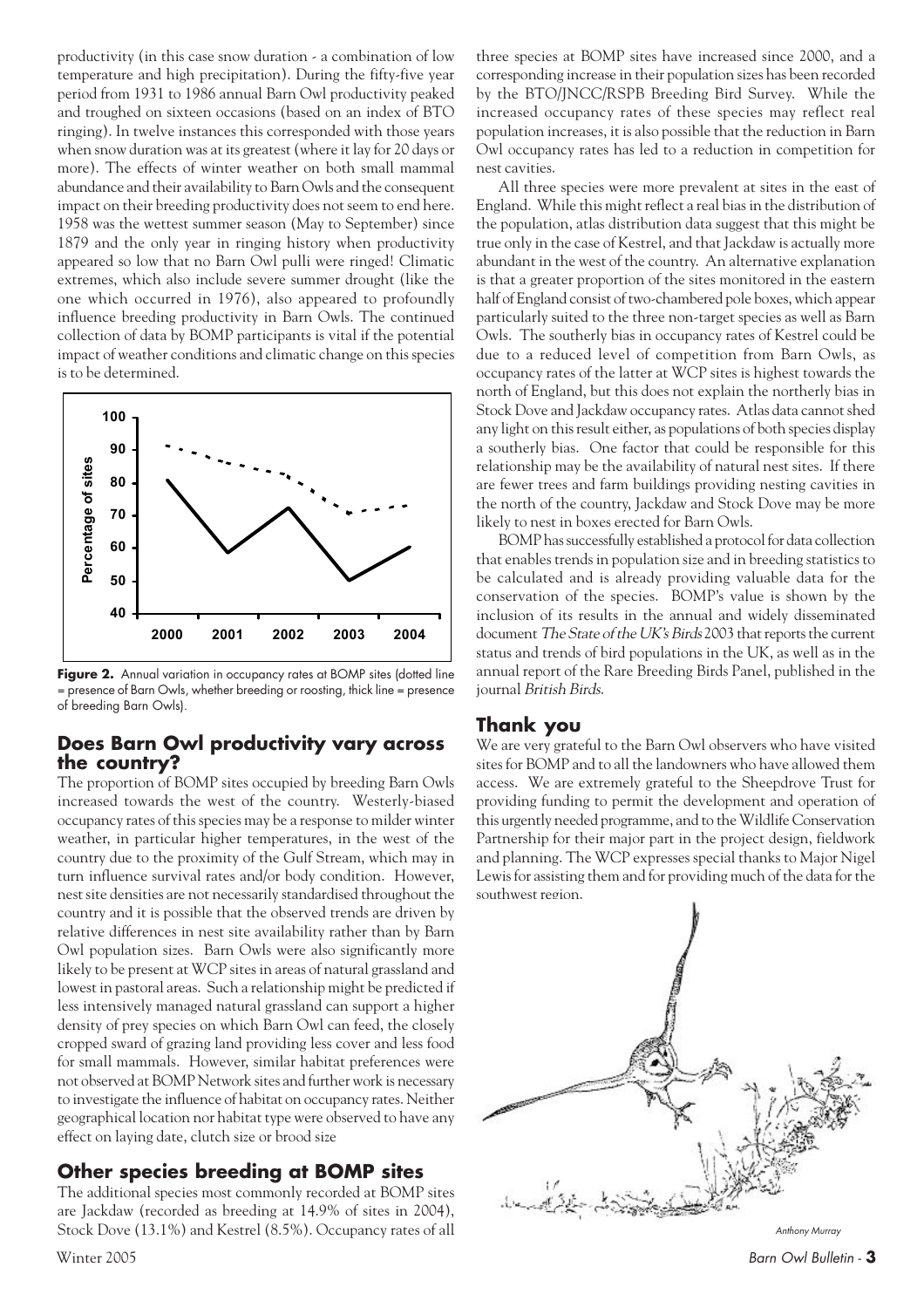# **BOMP observations in 2004 and 2005**

Colin Shawyer of the Wildlife Conservation Partnership gives an account of his observations over the last three years of monitoring the 200 BOMP sites covered by the WCP and Nick Atkinson and Alan Levitt describe the fortunes of their BOMP sites in Northumberland.

I was privileged in this the fifth year of BOMP to once again undertake the monitoring of the 125 core and 75 supplementary sites that I originally selected at the outset of the project in 2000. The core sites were selected from about 1000 I inspect annually. The sample was chosen so as to include sites which were regularly used for breeding, those used only for roosting and sites which had never been occupied. Sampling in this way enables the project, through rigorous and consistent monitoring procedures, to establish how the Barn Owl population in the UK is faring in terms of its population size and breeding success, on both an annual and longterm basis.

The statistical analyses performed by Dave Leech on the BOMP data reveals in detail what occurred in the Barn Owl population during 2004. The following is a summary of the more general observations I made during 2004 and 2005 at about 750 occupied sites widely scattered throughout England.

### **2003 - A reminder**

In 2003 the first hint of anything unusual occurred during early nest monitoring in April with low occupancy by Barn Owls at traditional sites and adults in very poor condition where they were found. This was typified by female and male body weights 20%- 30% below normal for this time of year, just prior to egg laying. Hopes that their condition would improve and that egg laying would begin later in the year were not fulfilled and, although some adults continued to occupy their traditional nest sites until July, most failed to put on any significant weight and moved away to roost elsewhere.

The year was characterised by a low abundance of small mammals, with fieldworkers in some areas reporting the complete absence of voles in their live traps the like of which they had never before experienced. The only real successes for Barn Owls occurred with some first- year birds which laid in July and August. I believe that these birds originated from late second broods in 2002 which required the first six months of the year to achieve sufficient weight to breed.



Ageing and sexing - a male in its third calendar year. Colin Shawyer



Weighing prey items from a small food cache. Colin Shawyer

#### **Last year - 2004**

Following one of the worst breeding seasons I had known in 20 years, particularly in the eastern half of England, 2004 showed a very welcome recovery.

Most pairs, some with new partners, were back at their traditional sites and perhaps surprisingly, given the poor breeding year in 2003 and potential lack of first year birds in the population, numerous newly installed nestboxes were occupied for the first time. Adult female birds were exhibiting good body weights of over 365g in April and, as a consequence, laying dates were a little earlier than usual, averaging 22nd April with good clutch sizes, averaging between five and seven and one as high as thirteen. Four to five young hatched at most sites and everything was progressing well by mid-June. All this was backed up by the presence of large and heavy prey items, mainly Field Vole and Wood Mouse, in nestboxes. Unlike 2003, the more unusual items such as Skylark and Starling, which are species taken more typically during years of food stress, were largely absent.

At the beginning of the third week of June everything changed. Three days of continuous gales and rain hit eastern England, particularly in Lincolnshire, Nottinghamshire, Cambridgeshire and East Anglia. Nest monitoring during the last week of June revealed freshly dead young at over 30% of sites, some decapitated and partly eaten. This typically reduced brood sizes from five to two, reducing the overall average for the year.

Examination of the fresh carcasses for which the age could be determined revealed that their starvation weight at the point of death was two-thirds the typical weight of a healthy chick of the same age. Ageing from feather development in the carcasses of decaying or partly eaten young, which were found during later monitoring in July and August, provided further evidence that almost all chick mortality had occurred during the third week of June, during the last days of the storm. The inability of the adults to hunt during this period of unusual and extreme weather for the time of year was undoubtedly to blame for the deaths of large numbers of young, most of which were in their fourth-week, and in some cases it was the youngest, not the oldest of the brood which eventually survived.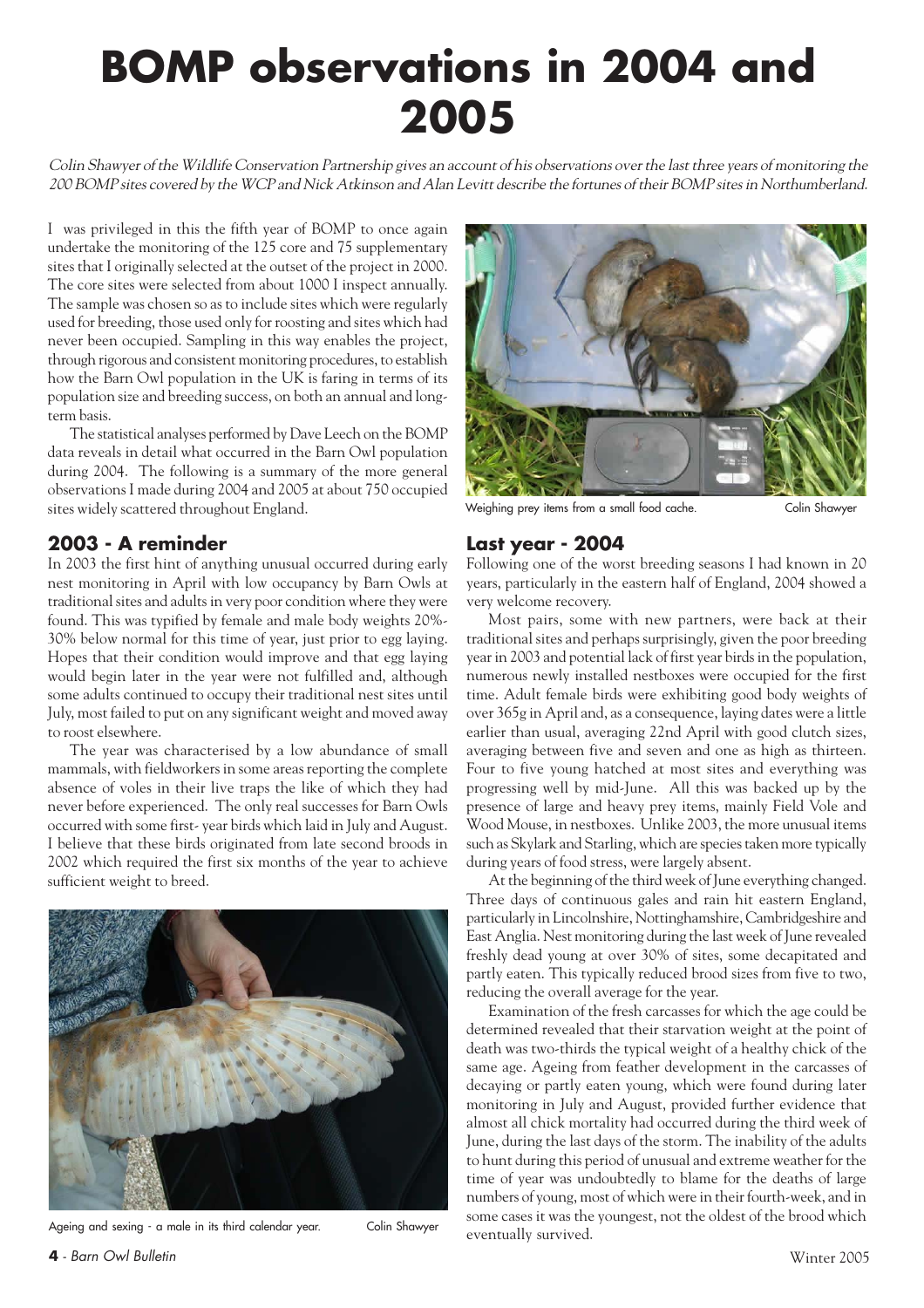Some regions in Eastern England, such as East Yorkshire and Suffolk, seemed to have escaped the continuous nature of this three-day climatic extreme and most young appear to have received sufficient food with three to five young on average fledged successfully by mid-July. In south west and south east England, however, things did not even begin well. In some ways it mimicked what had been observed in Eastern counties in 2003 with traditional sites missing breeding pairs and others with adults present but failing to breed. I was left concluding that the vole cycle in these two regions was out of synchrony with the rest of England and southern Scotland where the season had at least begun well.

Double broods (partly aided by the pairing up of nestboxes), repeat clutches and consequent late moult occurred at about 15% of the 700 sites and whilst this was encouraging, it was not at the level seen in 2002 where, in one of our best-studied areas in eastern England, over 60% of pairs produced second broods.

#### **2005**

In recent years the Barn Owl data that arises from annual monitoring seems to add turmoil to the statistics and 2005 was no exception. Quite unlike the failure of many Barn Owls to breed in 2003, this year has seen quite the reverse. Average laying dates in most of England occurred in the first week of April, almost three weeks earlier than I have known in twenty years, and adult body weights and hence breeding condition were already high by late March. Consequently, clutch sizes were high and eventual breeding success was good and quite exceptional in the south west region where in 2004 it had been uncharacteristically poor. Most young in England were on the wing in mid-July.

The lack of moulted female wing and tail feathers at three quarters of sites in May and the early laying date suggested we could expect second clutches in July from a large proportion of the population. Surprisingly, they did not materialise, but the delayed moult in females which became apparent in July and August seemed to indicate that most were expecting to breed again. I predict that 2006 will be a low vole year in much of England (not Scotland and northern England) and that the decline in prey numbers came early in mid-2005, reducing the stimulus to breed a second time with females putting all their remaining energies into moult. In contrast to most of England, Scotland and parts of the North West did not seem such a good year in 2005 with low occupancy rates and relatively poor overall breeding success.

What will 2006 bring? Many thanks to all of you who have given me your support in 2005 or have sought help and advice. Do not hesitate to contact me at any time. Telephone 01582 832182 or email colinshawyer@aol.com

Colin Shawyer







Tommy Holden

### **Northumberland Barn Owls 2005**

For some years now we have been hoping to see a substantial increase in Barn Owl numbers within our study areas to match the high breeding density which has been attained in one specific study area which has supported three to four pairs in 0.75 sq. km.

In 2005 this has finally happened. Another of our study areas is now supporting four breeding Barn Owls within one square kilometre of farm land managed under the Countryside Stewardship guidelines. 2005 has also seen a marked increase in the number of breeding pairs, with a number of nest boxes erected several years ago being occupied for the first time. Last year, ten breeding pairs were monitored, and this figure has now risen to 16. This is our most successful year to date, with a total of 51 owlets fledging from our artificial sites.

According to our records, the last 'vole year' in our study areas occurred in 2002. Assuming a three- to four-year vole cycle, we were anticipating 2005 would prove to be a year of increased Field Vole abundance. This has been borne out with the increase in the number of breeding pairs. We were therefore looking forward to a number of Barn Owls pressing on to raise second broods, particularly when some had laid eggs before mid-April. Unfortunately this did not occur - only one pair did so and even then they failed to complete the clutch, the solitary egg eventually being abandoned.

Two of our pairs laid replacement clutches. One pair switched to another nearby site after the failure of the first clutch while the other pair laid the replacement clutch in the same nestbox, which is usually the case. Both pairs reared broods which successfully fledged.

The year was also notable in that two young owlets in a newly occupied nestbox apparently disappeared – all that remained were two pairs of disembodied legs. The local farmer informed us that a solitary mink had been seen around the farm for a number of years and evidently the mink had found a ready source of food in the form of the three-week old owlets. This is the first instance of this kind of predation we have encountered.

Recording clutch size at a typical nest box site.<br>
Colin Shawyer Mick Atkinson & Alan Levitt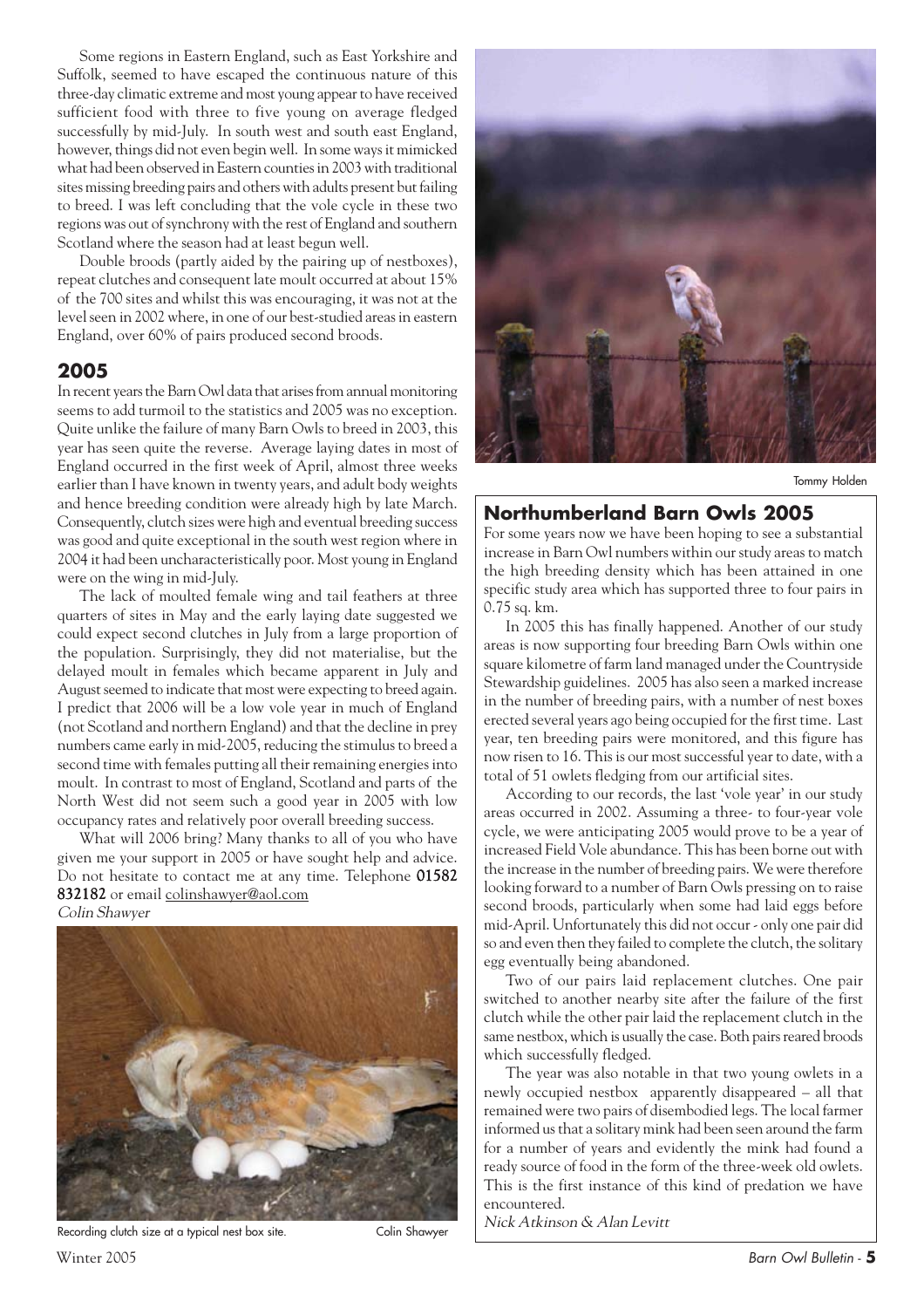

David Ramsden, Senior Conservation Officer at the Barn Owl Trust, writes about the Trust's own experience in reserve management and the creation of Barn Owl habitat.

On the 26<sup>th</sup> April 2001 something truly amazing happened at the Barn Owl Trust, at a time when we were completely preoccupied with the Foot and Mouth crisis and wondering if we would have to lay-off our four conservation staff. A cheque arrived out of the blue for a sum that was far in excess of any previous donation: a legacy from a lady named Vivienne Lennon.



We had no idea what to do with the money, except that it had to be something very special. Only six weeks later, purely by chance, we discovered that the only field next to the Trust's base on the edge of Dartmoor was coming up for sale for the first time in 50 years. And so, to cut a long story short, in October 2001 the Barn Owl Trust became a landowner for the first time.

The field consisted of 25 acres of intensively grazed sheep pasture along with a small amount of woodland, a section of fastflowing stream and some boundary hedges. The site used to comprise eight fields, but in 1970 all the internal hedges were grubbed out and most of the pasture became the usual ryegrass and white clover. As Barn Owl habitat, the field was virtually useless and no Barn Owls had nested in the area since the early 1960s.

Since 1985, the Trust had been encouraging landowners to create rough 'tussocky' grassland that would benefit Barn Owls along with a whole host of other wildlife; we had been advising others on habitat creation. The purchase of our own field had finally given the Trust a chance to do it ourselves, to practice what we preach! Thus became the Lennon Legacy Project: 'transforming

#### 25 acres of intensively grazed sheep pasture into 25 acres of Barn Owl heaven.'

Four years into the project, the transformation has been nothing short of amazing. Although we were always sure of the wider biodiversity benefits of Barn Owl habitat creation, seeing really is believing. To walk daily across a field of short grass for twenty years with no expectation that it will ever change and then to witness it being colonised by wildlife is little short of a miracle.

The field is now visited by many species of birds, including Swifts, Kestrels, Linnets and nesting Redstarts. There has been an explosion of other flora and fauna, such as Marbled White and Gatekeeper, Ringlets, Wall Brown, Dingy Skipper, Roe Deer, Musk Thistle, Field Pansy, White Campion, Dark Mullein and Oxeye Daisies, not a single individual of which was ever seen here before.

As well as new species, the pasture has seen hugely increased numbers of Swallows, House Martins, Meadow Pipits, ladybirds, Great Green Bush Crickets (pictured left), Yarrow, Great Mullein, Birds-Foot Trefoil, Field Speedwell and many other species.

Four years ago there were no Field Voles at all, now there are at least one hundred vole holes and we have already had Barn Owls nesting for the first time! Thanks to the Lennon Legacy Project, we can see, hear and even smell the benefits of Barn Owl conservation. The Barn Owl really is a fantastic flagship species for the conservation of a whole host of farmland wildlife.

So the next time you're saying to a farmer, "If you let that bit of grassland go rough it will benefit loads of other wildlife", you can really believe it.

To find out more or receive regular news of the project, contact the Barn Owl Trust (contact details on back page). Be sure to keep up the Barn Owl monitoring work but don't forget to do a bit of habitat advisory work on the side!



The reserve as it is now Barn Owl Trust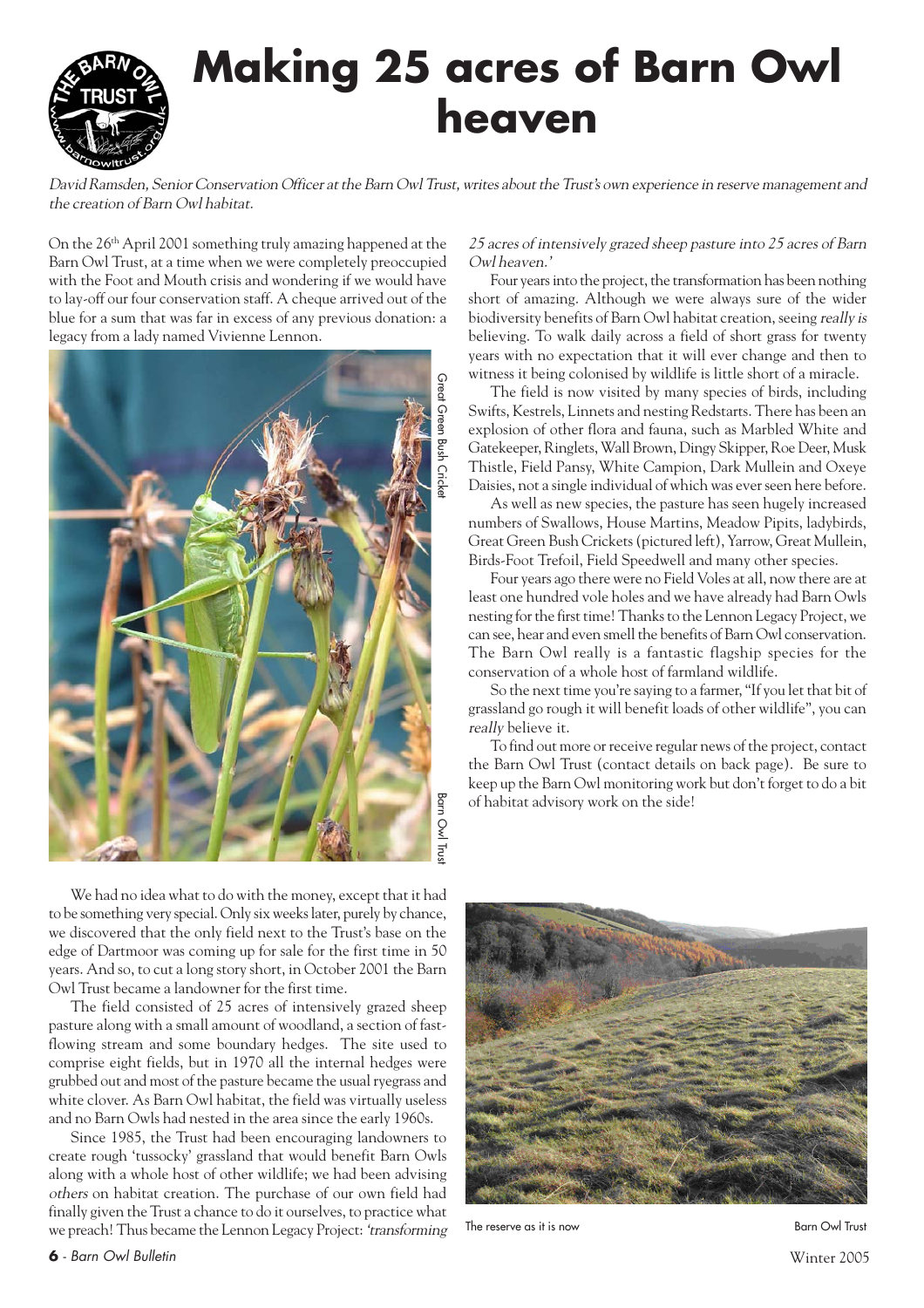

Nick Askew reports on the findings of his PhD on Barn Owl foraging ecology undertaken at the University of York, in association with CSL and English Nature, and details the plans for his new project to be conducted alongside the Barn Owl Trust, the Environment Agency and English Nature.

In October 2002 I began studying the foraging ecology of Barn Owls at York University, as was reported in the last Barn Owl Bulletin. Since then, things have been hectic. I've watched Barn Owls hunting for over 160 hours, captured 779 small mammals from 7680 trap nights, logged 1987 deliveries to nest sites, identified 1496 prey items from pellets, undertaken 1620 grassland surveys and found exactly 108 piles of Field Vole poo... So what has been discovered?

#### **Habitat**

One aim of the project was to study the habitat requirements of Barn Owls and to assess the usefulness of the many agrienvironmental schemes for their conservation. By linking observation of owls to data collected on their prey, we found that the sward height of the grass was most important for maintaining suitable conditions. By cutting grassy areas every two or three years, swards of 20-30 cm were maintained, which allowed prey densities to be maximised. We also studied the diet of Field Vole to aid management decisions when establishing new areas for hunting owls. The results showed that although the voles loved a grass-dominated diet, they weren't too fussy when it came to the grass species, and consumed different grasses in proportion to their availability. We are now working with the RSPB, FWAG and Barn Owl Trust to produce a series of leaflets that offer advice on the new Environmental Stewardship Schemes.

#### **Diet**

We analysed pellet samples collected from nest (chick) and roost (adult) sites to study the decisions made by adult owls when hunting. We found a clear difference between the samples, with adult diets being dominated by smaller prey species in comparison to that of the chicks (see Figure 1). It seems adults keep the smaller prey for themselves rather than expending energy flying back to the nest for such a low return. This highlights the importance of understanding from where a pellet sample was collected when analysing future studies.

|                  | Mass(g) | Adult          | Chick          |
|------------------|---------|----------------|----------------|
| Water Vole       | 100     |                | 0 <sub>0</sub> |
| <b>Brown Rat</b> | 60      |                | 000000         |
| Field Vole       | 21      | o              | 0000000        |
| Wood Mouse       | 18      | 0 <sub>0</sub> | 000000         |
| <b>Bank Vole</b> | 16      | 0 <sub>0</sub> | 0000           |
| Common Shrew     | 8       | 000000000      |                |
| Pygmy Shrew      | 4       | 000000000      |                |

Figure 1. The proportion of seven small mammal species found in adult and chick diets from 10 sites. Each dot represents if the prey species was found more in either the chick or adult sample from each site. The number of dots displays how many sites the prey species was found in the diet, e.g. two dots for Water Voles indicates that two sites were found to contain Water Voles, and in each case they were both found more frequently in the chick samples.

### **Hunting Patterns**

We studied the Barn Owls' hunting patterns using equipment that recorded prey deliveries at nest sites. The owls were making up to 34 deliveries a day, with 54% during dawn and dusk, and the main peak following sunset (see Figure 2).



Figure 2. The daily patterns of prey deliveries made by 10 pairs of Barn Owls using automated recording equipment. The pictures show examples of different prey species: mouse, shrew and vole respectively.

This study also showed some surprising results. By relating the timing and frequency of prey deliveries to climatic data, it appeared to show that owls were responding to changes in air pressure and were predicting when bad weather was on the way. This has been found in some bat species, which use their sensitive ears to detect air pressure changes. Could a Barn Owl's highly sensitive ear-drum do the same? Watch this space…

Through our observations we have also found Barn Owls to be very efficient foragers, changing their hunting patterns with respect to distance from their nest site. By making repeat visits to successful locations when within 1500m of the nest, the adults increase their chances of catching more prey from short-term productive areas.

### **New Collaborative Project**

Now, with the generous support of the Barn Owl Trust, the Environment Agency and English Nature, we are planning further research that we hope will greatly aid our conservation goals. We aim to use nest records to produce a landscape suitability map of Great Britain for Barn Owls. This map could then be used to help local Barn Owl groups target their efforts, which will hopefully mean more owls in boxes for us all.

However, the project now needs information gathered by local enthusiasts. As well as data from known breeding sites, we need to hear about sites that have never been used by Barn Owls – your bogey-boxes! Early contributors have included Colin Shawyer, working on behalf on the Environment Agency, and the Barn Owl Trust, working throughout Devon and Cornwall. However, the project needs more data from a wider area to achieve its goals, which is where we need you! If you would like to be involved in the project, or require more information, please contact me at npa105@york.ac.uk. We are very keen to reassure groups that information will be kept strictly confidential, that files will be deleted upon project completion, that no maps will display nest sites and that all data providers will be acknowledged properly in project reports.